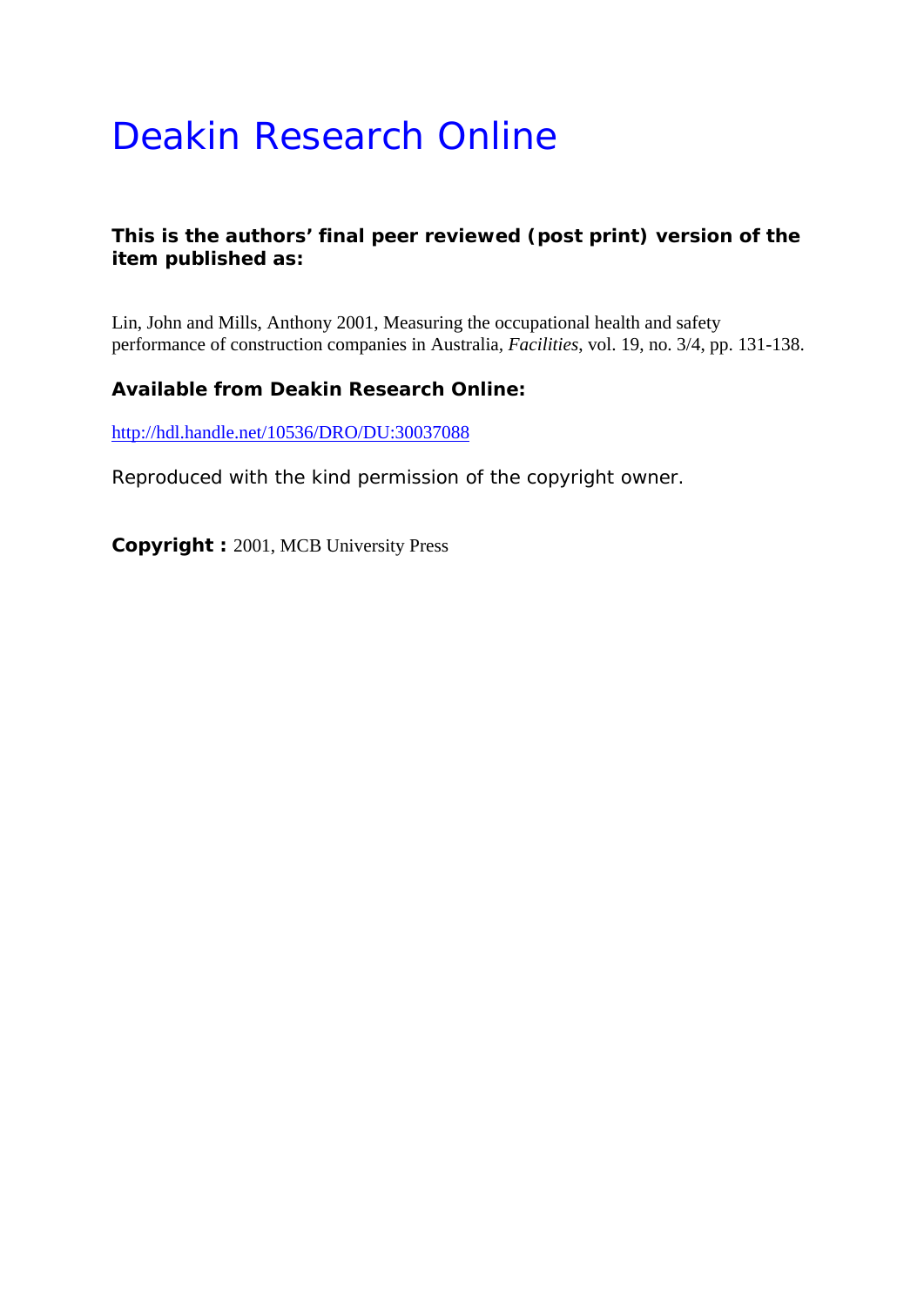### **Measuring the occupational health and safety performance of construction companies in Australia**

#### **The Authors**

**John Lin,** *John Lin is at the Department of Architecture, Building and Planning, University of Melbourne, Australia.*

**Anthony Mills,** *Anthony Mills is at the Department of Architecture, Building and Planning, University of Melbourne, Australia.*

#### **Acknowledgements**

Received: July 2000 Revised: November 2000

#### **Abstract**

Many facility managers are now required to deal directly with small firms engaged in the maintenance, alteration and cleaning of physical infrastructure. Increasingly the performance of small firms reflects on the manager of the facility, and so an understanding of their operation is required. It is mandatory for all firms to provide a safe working environment for their workers and subcontractors. Consequently, occupational health and safety (OHS) is a major issue for companies mainly due to the fear of prosecution. The introduction of Zero Tolerance by the Victorian government WorkCover Authority in 1999 provided even higher OHS safety standards for the construction industry. This has placed an increased burden on construction and maintenance companies especially small firms that are not in a position of financial strength. The size of the company has been found to be a major contributing factor to the OHS performance of construction contractors. This research is based on a benchmarking study of 44 construction companies in Victoria, Australia. The results show that the major factors influencing safety performance were; company size, and management and employee commitment to OHS.

**Keyword(s):** Occupational health/safety; Construction industry; Australia.

#### **Introduction**

There was a major change in OHS legislation in Victoria, Australia with the introduction of Occupational Health and Safety Act, 1985. The Act, based on the findings of the Roben Committee of Inquiry in the UK, has the following features (VWA, 1998):

- to focus the attention of the workplace parties on the need to prevent workrelated injury, illness and death;
- to impose a duty on the parties in the workplace to ensure that, "so far as is practicable", they exercise their responsibilities in a way that is not harmful to the health and safety of any person;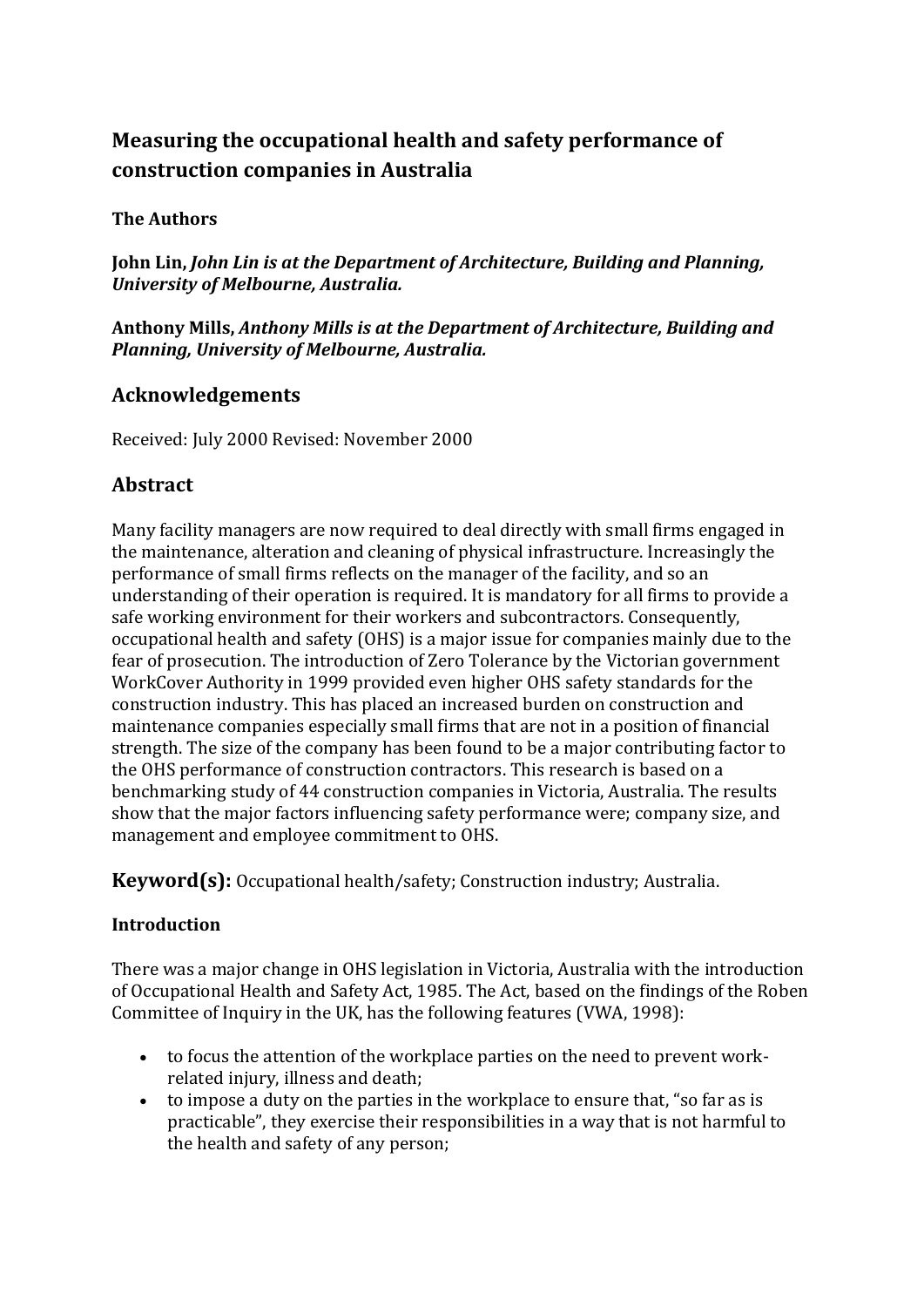• to provide mechanisms for consultation between employers and employees on health and safety issues.

Construction and maintenance is dangerous by its nature, and increased emphasis needs to be placed on occupational health and safety (OHS) in order to reduce the cost to the industry. Over the period from 1993 to 1998, the construction industry accounted for 11 per cent of all workplace fatalities in Victoria, yet it only makes up 5 per cent of the workforce (VWA, 1998). Many facility managers are now required to deal directly with small firms engaged in the maintenance, alteration and cleaning of physical infrastructure. Increasingly the performance of small firms reflects on the manager of the facility, and so an understanding of their operation is required.

#### **OHS management system: "does size matter?"**

Most research done into occupational health and safety has shown that the high rates of injury are primarily due to inadequate, or non-existent, OHS systems. Therefore, the application of an "effective" management can lead to safer systems of construction and reduce incidence of injuries and work related diseases (Davis and Tomasin, 1999).

Past research has shown that an effective way of measuring the safety performance of a company is by using a combination of both quantitative and qualitative safety measurements (Jaselskis, 1996). To improve construction safety performance statistical data and various management elements need to be analysed. Quantitative measures include; lost time and severity rates, and experience modification rating (EMR), i.e. a measure used to calculate insurance premiums of companies. Qualitative ratings consist of outstanding, average, and below-average project performances, as determined by OHS assessors.

Holmes (1999) conducted research from a sample of Australian companies and found that small construction firms may not manage OHS risks as effectively as larger firms. Data from the Australian Bureau of Statistics shows that the majority of Australian construction firms were small businesses, 97 per cent of general construction businesses employ less than 20 employees, and 85 per cent employ less than five people (VWA, 1998). Holmes commented that small businesses did not feel the need to focus on OHS in their management systems, instead they often believe that the control of risk is the responsibility of employees. This was contrasted with the attitude of large businesses that indicated that OHS should be integrated into their entire management system across all projects within the company.

A similarly study was conducted by Wilson (2000) who found that safety attitudes varied by the size of the company. He suggested that there is some doubt whether smaller companies can benefit from higher standards of OHS practice, due to the implementation costs involved. Other research by Lingard and Rowlinson (1994) showed that firms having more resources and experience tend to deal with health and safety issues more effectively. Therefore in a relative sense, larger companies tend to be more committed to safety. It is also possible that OHS regulations which require formal documentation procedures, do not fit the traditions, competence and needs of very small companies (Hale and Baram, 1998).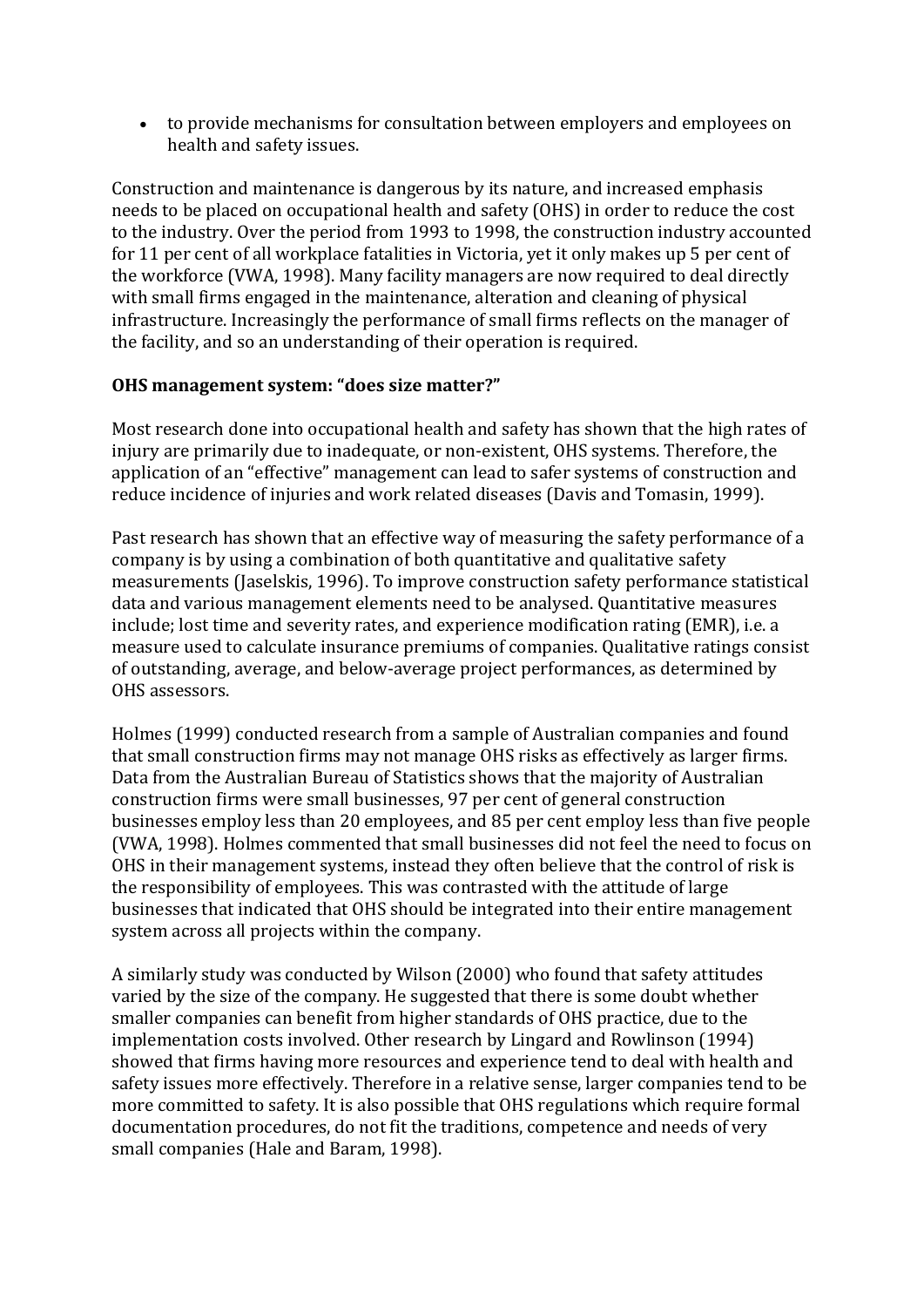Mayhew (1997) states that industries where subcontracting is common, often has a higher incidence of serious injuries and fatalities. In his analysis of United States census data, he found that self-employed workers were more than twice as likely to be killed at work. Subcontractors are generally much smaller companies than main contractors, hence are less well organised and have fewer resources to implement proper OHS systems. According to Holmes (1999) they are also less committed, because of their smaller involvement on site.

#### **Management commitment**

Nishgaki (1994) carried out an investigation of 35 cases of construction injuries that occurred between 1981 to 1985. During interviews with construction managers and workers he found that "humanware" accounted for much of the underlying causes of occupational accident recurrence. "Humanware" is defined as a function composed of leadership, fellowship, and the interaction between them. His research suggested that the major causes of OHS failures are: inadequate safety education, inadequate instruction, poor housekeeping and "wilful transgression". According to Nishgaki's research, employers' and employees' attitudes plays a major part in safety on site. Nishgaki's findings showed that management commitment is responsible for the majority of the "humanware" problem.

Jaselskis (1996) commented that management needs to be more active in the safety program and where possible, superintendents should also play a significant role in determining the safety performances on their projects. Research by Dejoy (1985) showed that safety records reflect how upper management perceives the causes of safety performance. The safety program is most effective when it involves two-way communication between workers and managers. However, high level management often has little first hand experience on site; it is therefore difficult for them to relate to the needs of the workers.

The wearing of protective clothing and the use of safety equipment is crucial in reducing the effects of accidents on construction sites. However, both Harper (1998) and Holmes (1999) suggested that management commitment is required to enforce the wearing of safety equipment. It is often the case that safety equipment is provided, but employees are reluctant, or neglect, to wear it. Consequently, the provision of safety equipment alone does not improve construction site safety, there also needs to be a corporate culture that encourages its use.

#### **Safety committee**

Employees tend to be more aware of hazards in the work place than employers and therefore should be involved in the safety program. They can relate more easily to the safety program if they are involved. It has been shown that regular meetings held on site help to find OHS problems and solutions and improve accident prevention (Hinze, 1988). 

A safety committee often consists of representatives of the employer, worker and subcontractor. This encourages interaction between the parties and helps improve trust and communication and the expertise of each party can be put to use. Safety committees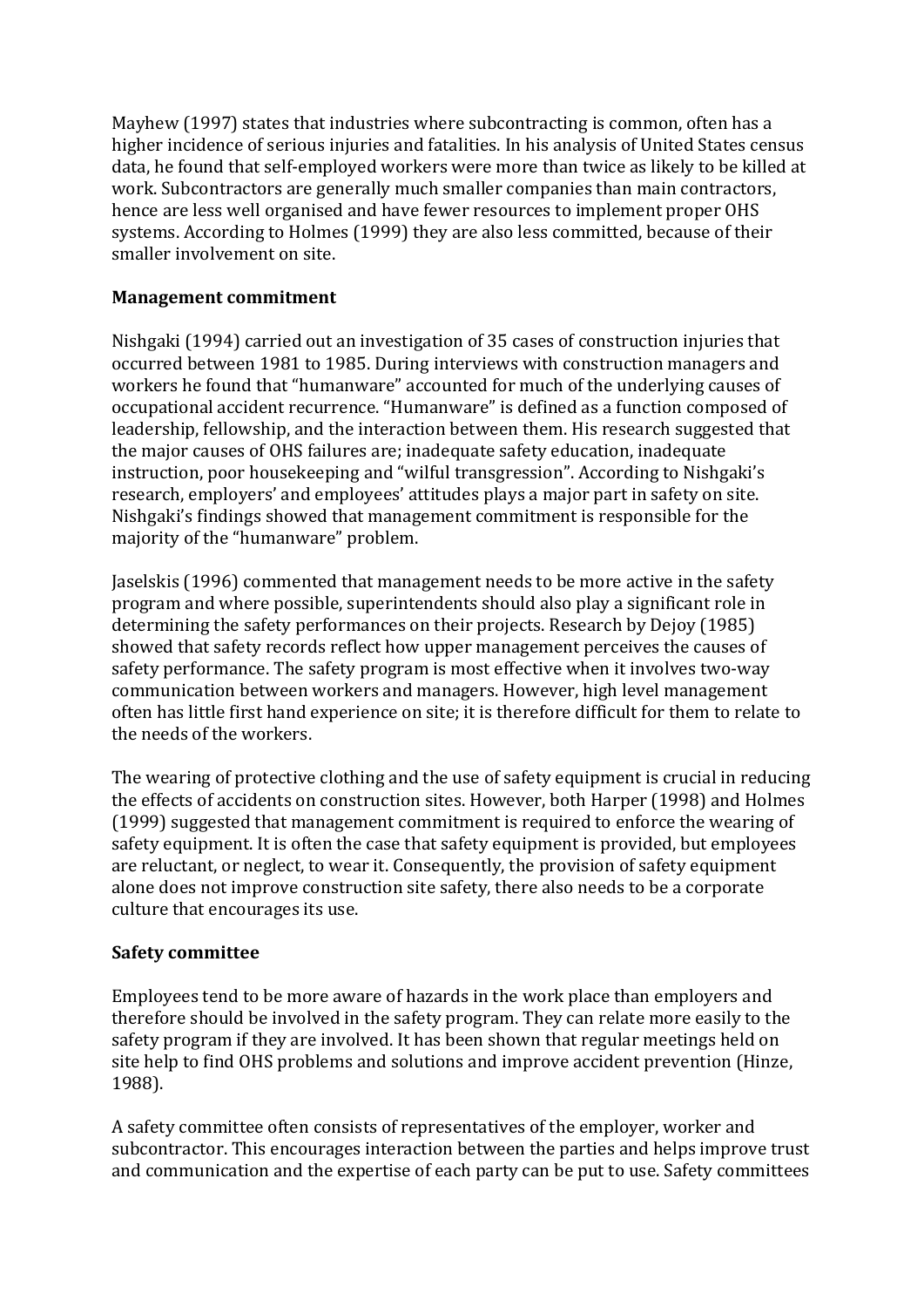have proved to be effective in discovering unsafe practices and problems. Nishgaki  $(1994)$  suggested that regular inspection of the site by safety patrols promotes good job safety. Similarly, Hinze (1988) found the more site visits by the upper managers the better the site safety. Pre-construction site reviews help establish areas of concern and later "tool box" meetings give the chance for the employee to be involved (Harper, 1998). A safety committee helps to promote accident prevention and safe working habits by the employees.

Nishgaki (1994) found management commitment should be backed up with means such as hardware (safety equipment) and the continued enforcement by software (standard work procedures, safety regulations). Lingard and Rowlinson (1994), found more sophisticated scheduling methods improve OHS standards, but often they can only be carried out with larger companies because of their expertise and resources.

#### **Occupational health and safety policy and training**

Davies and Tomasin (1999) suggest that the company policy statements issued by employers should be clearly understood by their employees. Policy statements should indicate how the company is organised with respect to the health and safety responsibilities of the management, and should further state the managers' commitment to providing safety information, training and advice to employees.

It is very important to enhance the ability of the workers and the managers to anticipate possible hazards in the work place. However, according to Wilson (2000), companies with poor safety performance often leave safety training to site experience, and this may be inadequate to prevent occupational accidents. Nishgaki (1994), and Garza (1988) both recommended that educating workers about all aspects of work safety and giving them the skill to look after themselves is the right thing to do. Davies and Tomasin (1999) suggest that effective training in the construction industry is one means by which safety can be improved and company management must be active in order to reduce the number of injuries and fatalities.

#### **The cost of implementing occupational health and safety**

Cost has a role in reducing accidents and improving efficiency. According to Hinze (1988) safety is an important issue, but many people do not feel it is vital to the success of projects. Research by Tang (1997) into the injuries on 18 construction projects suggested that the higher the investment in safety, the better the safety performance. However, Holmes (1999) points out that, time and economic constraints appear to influence the way individuals perceive risks and consequently risks should be identified prior to construction.

Hinze  $(1988)$  has found that injury rate tends to be higher on those projects that were competitively bid. It is common practice for contractors to discount their jobs just to win the tender, as a result OHS often suffers. Safety is sometimes found to be the first item to face cost cutting as the employers who often believe that implementing a safety system will cost more. In addition, managerial focus tends to concentrate on production "at cost" and safety does not help production therefore it suffers when a project runs over budget.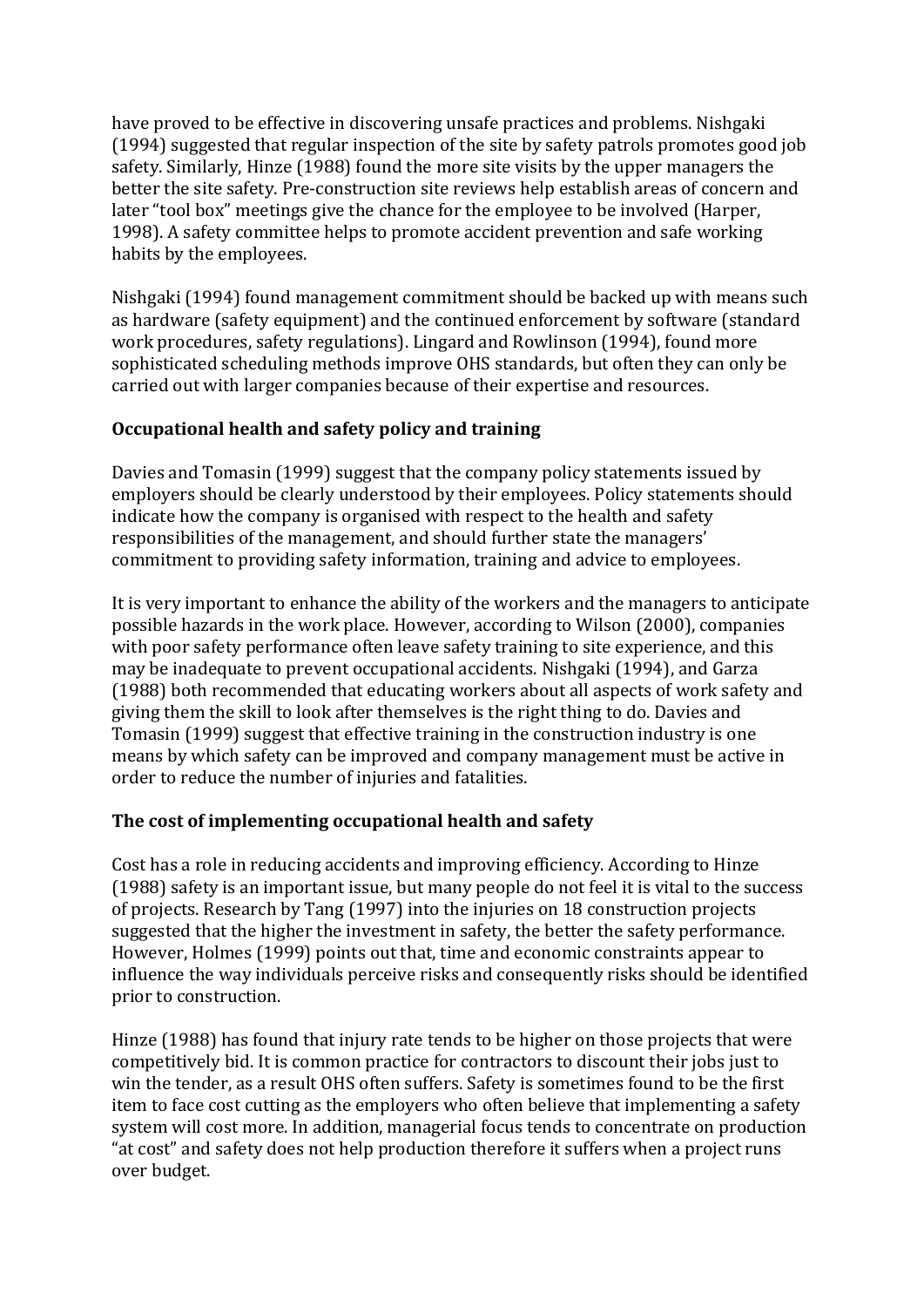#### **Methodology**

In order for this study to be effective a method was required to standardise the measurement of each construction company's safety performance. A number of previous researchers have considered this issue.

Jaselskis (1996) recommended that companies should set OHS benchmarks; his methodology was based on collecting, demographic, occupational data, Lost Time Accident Rate and information about the company's safety policy to determine OHS performance. Other research by Garza (1988) compared safety standards using four indicators, these were; Experience Modification Rate, Recordable Incident Rate, the Lost Time Incident Rate and the Worker's Compensation Claims Frequency Indicator.

The Health and Safety Continuous Improvement Matrix developed by the Construction Industry Development Agency (CIDA, 1995) is a benchmarking system for the comparison of OHS performance across the Australian construction industry. The CIDA system allows a company's occupational health and safety performance to be measured against the Australian Construction Industry Pre-Qualification Criteria. The system allows the grading of companies' occupational health and safety between 0 and 5 against 17 OHS system elements that are set out on the CIDA matrix (Table I). The system elements are matched to the quality assurance Australian Standard AS 3901.

In addition the handbook *SAA HB53‐1994, A Management System for OHS and Rehabilitation in the Construction Industry* provides the minimum OHS and rehabilitation management system requirements in situations where "a contract" between two parties requires the demonstration of a capability to design and implement and auditable system". The system is suitable for both large and small companies and is considered the most appropriate research mechanism for the evaluation of OHS performance of Australian construction companies.

There are six performance levels  $(0-5)$ . The questionnaire requires the respondents to objectively assess their own OHS performance within the system. The general descriptions of the levels are as follows:

- Level  $5$  sustaining best practice.
- Level 4 high level of continuous improvement.
- $\bullet$  Level 3 committed to improvement beyond minimum regulatory requirements.
- Level 2 satisfies regulatory requirements, adequate understanding of duty of careing.
- $\bullet$  Level 1 awareness of need and in process of changing inadequate understanding of duty of care.
- Level  $0$  total ignorance [1].

The questionnaire was developed based on the CIDA's Health and Safety Continuous Improvement Matrix. Also included were some demographic questions relating to the type of company, and the type of projects that they undertake. Initially a pilot study was conducted to examine the ability of the questionnaire to obtain the information necessary for the research.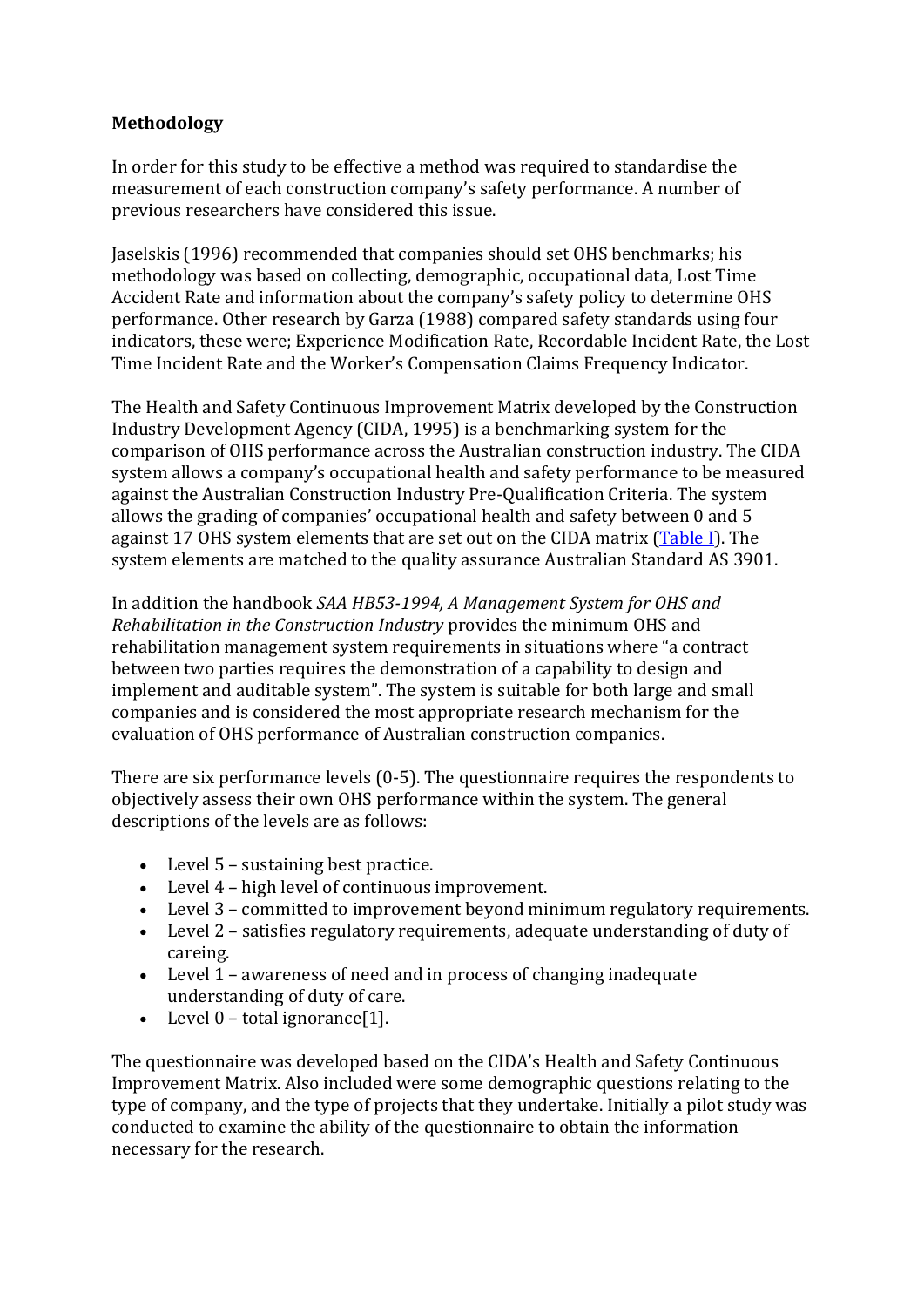Pilot studies are an effective way of improving question wording and avoiding mistakes in the questionnaires. They allow researchers to identify potential problems and errors, including improvement of wording for a better understanding of the questions. The pilot study showed that the questionnaire was too long. The final questionnaire was reduced in size to approximately half of the original pilot study questionnaire.

A total of 230 questionnaires were sent to Victorian construction companies by mail. The sample of companies was obtained from the authors' own private contacts and from the *Yellow Pages* listing of the Melbourne telephone directory. The questionnaire comprised two parts.

Part A investigated the demographics of the company, its characteristics, in relation to contract size, contract duration, number of employees and other factors found in the literature review which have an influence on the company's OHS standards. Also there were other questions relating to attitude of the company management, OHS tender costs, and the effectiveness of safety committees. These results were compared with score obtained from Part B of the questionnaire.

Part B comprised the CIDA's Health and Safety Continuous Improvement Matrix using the original 17 elements; three were deleted due to a perceived lack of relevance, and only a brief description of each element was given.

Responses were received from 44 organisations, the range of returns was considered to be representative of construction firms in Victoria, Australia. The data from each response was entered onto an Excel spreadsheet, and used for analysis.

#### **Results and discussion**

The major finding of this research was that company size had a significant influence on a company's OHS performance. This result was consistent with research by Hinze (1988), Wilson (2000) and Holmes (1999). The study shows that there were important differences between the larger and smaller contractors on all CIDA elements (Figure 1). This is not a surprising finding because smaller companies lack the resources to perform at a high level of OHS performance. In general, smaller companies have poorer standards, all of the bottom five performing companies had less than ten employees.

According to Monk (1994) many occupational accidents and injuries are due to a breakdowns in the existing OHS management systems. The result shown in (Table II) was found to be consistent with this research. When contractors scored highly in the management responsibility and health and safety system elements their total OHS standards tended to be higher. These two elements have the highest overall average scores, and it is likely that many of the respondents recognised their importance. (Figure 2).

The provision of the safety equipment is not a major OHS contributing factor in distinguishing between the OHS performance of firms. This is because employers have a legal duty to provide protective clothing and equipment free of charge. All respondents except one provide safety equipment to their employees. However, OHS is likely to be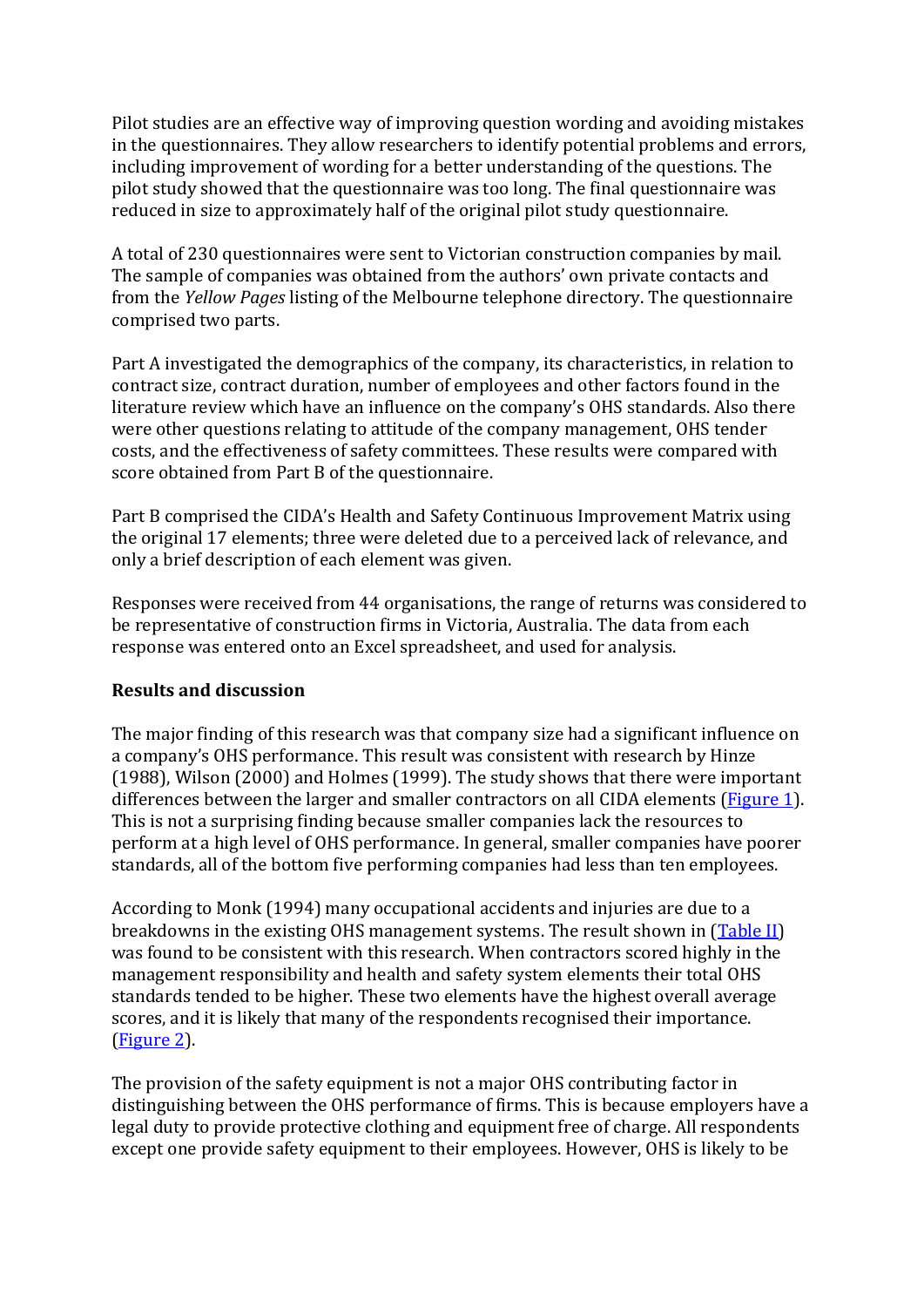improved if contractors are committed to ensuring that their workers use the safety equipment, i.e. management commitment.

Wilson (2000) found that safety training plays a part in the OHS standard. The results of the research found that smaller companies perform poorer in this element compared to larger companies. However, it does not seem to be a major factor that influences the overall safety standards.

One of the unexpected findings in this research was that all the companies' scores for inspection and testing were the lowest amongst all the other elements. The reason is that there are few regulatory guidelines or mandatory requirements for this element.

Hinze  $(1988)$  found that injury rate tends to be higher when projects are competitively bid. Although the majority of the contractors obtain their work from selective tendering, findings in this research do not show that to be the case. Instead, when comparing contractors who obtain their work via competitive tendering with contractors who obtain work from negotiation, there does not seem to be much difference in the standard of OHS performance.

Holmes (1999) suggested that OHS risk should be identified prior to construction and the costs of OHS should be included in the tender. Companies that allow OHS costs in their tenders have a much higher standard in all elements, on average one standard level higher (Figure 3).

It was not surprising to find that the majority of firms that do not allow for OHS cost in their tenders were the small firms (Table III). This seems to suggest that these firms will find it difficult to implement the most effective OHS during the construction phase of their projects. It is more likely that these firms have an *ad hoc* approach to the OHS; this may lead overtime to greater risks of serious injury, and a lower overall performance.

The results of this research show that when comparing contractors who have allowed OHS costs in their tenders the two elements with the biggest variances in the average standard level, are contract review and design control. The contract review element assesses the procedures of OHS reviews in tender documents. Therefore, if contractors scored poorly in this element it is likely that they did not allow OHS cost in their tender. The design control element deals with the risk assessment of the construction site. Poor performance in this element means that inadequate costs and resources have been allocated. The bottom five companies all perform poorly in these two elements compared to the top five companies, this supports the findings of Holmes (1999).

Both Nishgaki (1994) and Hinze (1988) and found that regular involvement by the company management improved the safety standards. This research also found that to be true; all the top five contractors have regular OHS reviews compared to only one of the bottom five contractors. The involvement of workers in the OHS design process was found to have positive results. All of the top five companies have workers involved in their design process; in contrast the bottom five companies only had managers involved.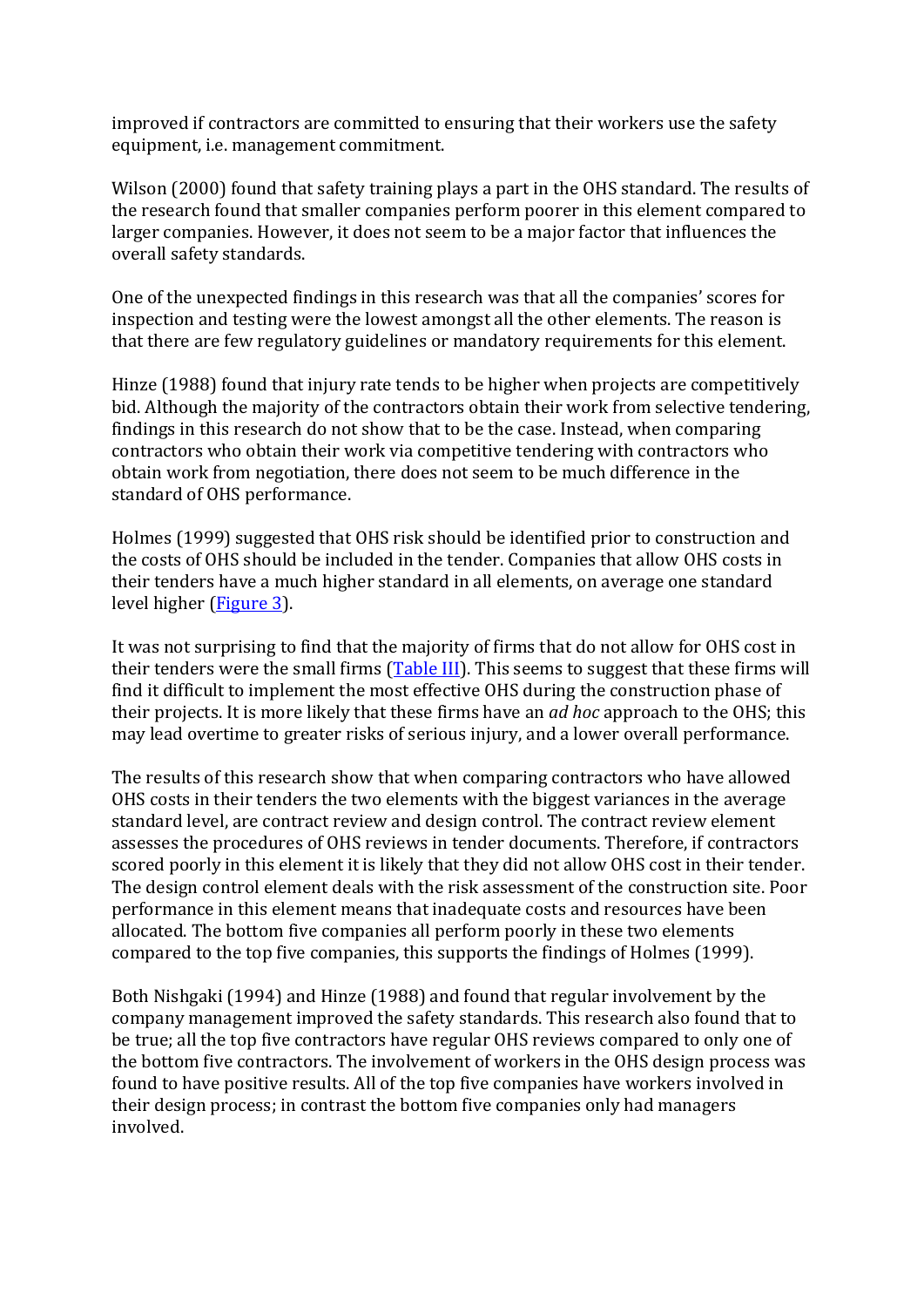As previously mentioned, the bottom five companies were smaller firms. It is possible that the company management of those companies perceives that there is less risk associated with small value contracts. As a result there may be an expectation that workers are to cope without further assistance.

Nishgaki (1994) showed that safety committees encourage the interaction between the parties on-site which helps promote accident prevention and safe work habits. Although some respondents did not have experience with safety committees (25 per cent), the remainder of the respondents had experience with them and found it to be extremely positive. Again, the results from the questionnaire show that size of the company influences OHS standards; the majority of the smaller contractors do not have safety committee experience.

In 1994 Monk performed a similar questionnaire in New South Wales using the same CIDA matrix system. Her results showed a large difference between the OHS performance for small contractors (10-19 employees) compared to large companies (150 plus employees). The study concluded that on average, smaller contractors did not perform up to level 2 of the matrix, which is below the minimum level required to meet legislative compliance. The results of this survey did not show such a poor OHS performance for small contractors, although the level achieved by these firms was still much lower than larger firms. This was not surprising, and this may have resulted from the significant push by Victoria's WorkCover authority for better OHS in recent years.

The results in Figure 2 show that the average for each element in the Lin study was higher than Monk's research, the difference ranges from  $0.15$  to  $1.16$ . Monk's survey displays some similar patterns in the first few elements, but some larger differences occur in some middle elements.

This may be due to the difference between the OHS regulations in New South Wales and Victoria. Firstly, the WorkCover authority in Victoria has introduced more regulations and tougher penalties since 1994. They have also increased field inspection hours and standards of compliance. When Monk performed the survey, it was at the end of a construction recession, and it may have been possible that fewer resources were concentrated in OHS at that time

Secondly, Monk's survey was carried out in person, therefore if a respondent raised a query it could be answered on the spot. This research, on the other hand, was based on a mailed questionnaire which was totally self assessed by each respondent. This may have led to some respondents exaggerating their OHS performance.

It is interesting to note that when respondents were asked to rank the factors that were associated with the project success, client satisfaction was ranked the highest, followed by quality, profit, schedule and lastly safety. This supports research by Jaselskis (1996), that showed the same rank order for project success factors  $(Table IV)$ . Jaselskis  $(1996)$ speculated that the reason safety was ranked the lowest was that contractors do not make a profit from OHS, also it does not improve construction time or quality. This was reflected also in Hinze's statement that employers often believe that "implementing an effective OHS safety system does not contribute to improving project success".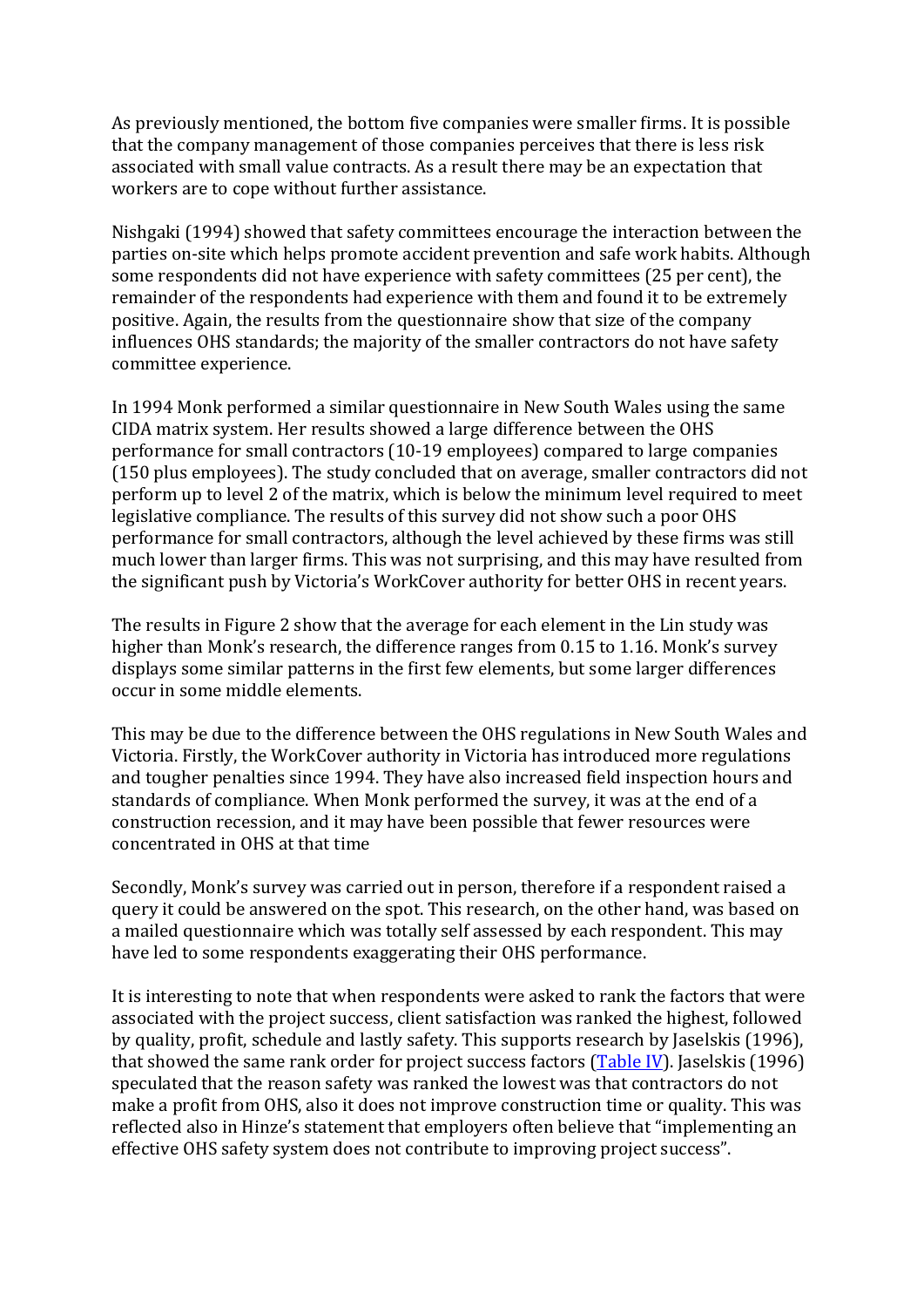#### **Conclusion**

As expected the major factor affecting the OHS standard was found to be the company's size. This research found that larger contractors tend to perform better compared to smaller companies generally because they have greater resources to do so. Large firms are associated with larger projects containing more risks and so are typically required to implement better OHS procedures.

Small contractors and subcontractors on the other hand, generally perform poorly for similar reasons, their projects are generally smaller and have lesser OHS risks. Many occupational health and safety professionals believe that the application of effective occupational health and safety management systems will lead to a better OHS performance. Management commitment plays a major role in OHS performance. However, small companies seem to lack both the financial resources and management commitment to improve their own OHS performance.

This research has shown that small contractors tend not to include OHS costs in their tenders, reducing their ability to deal with potential problems. The industry contains a very large proportion of small firms that may not be in a strong position to implement good OHS systems. Existing government safety regulations place considerable pressure on all firms, large and small, to protect the construction workforce. This research has shown that small firms do not seem to have the ability or motivation to achieve high levels of OHS when benchmarked against larger firms. This calls into the question the notion that OHS performance can be achieved by simply raising government OHS regulations. 

The construction, refurbishment and maintenance of facilities involve many small firms that seem to take large risks. Increasingly the performance of these firms reflects on the manager of the facility, which may lead to liability. Future research is needed to investigate how best to improve OHS within small enterprises; risk compensation theory and homoeostasis theory may be useful areas for further investigation.

#### **Note**

1. Level 0 is disregarded in the author's questionnaire. It was assumed that the contractors who responded have at least some appreciation and awareness of OHS.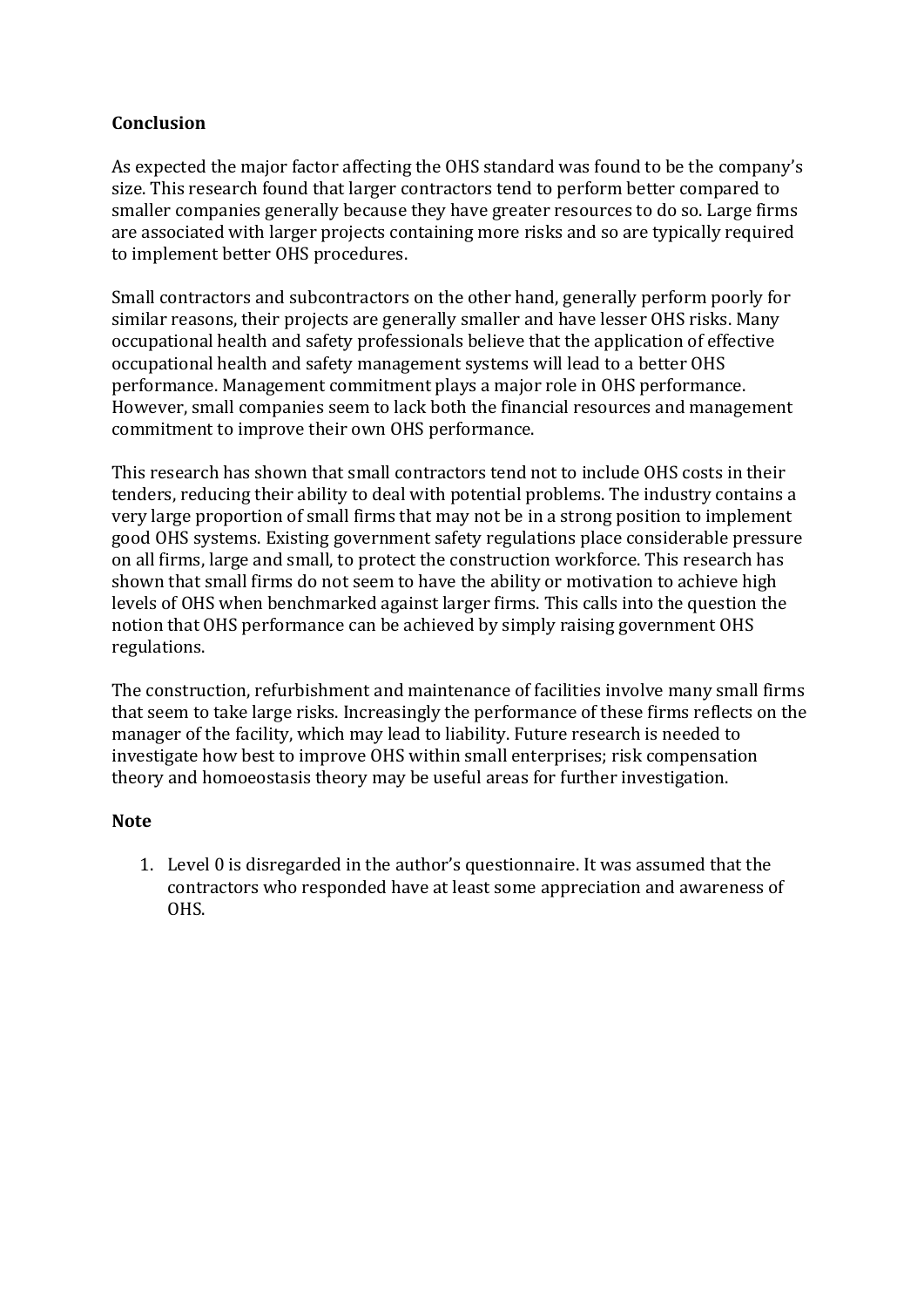### Table I OHS elements

## CIDA system element descriptions

| Management responsibility                                       | Inspection, measuring and test equipment <sup>a</sup>                                                                                                              |  |  |  |  |
|-----------------------------------------------------------------|--------------------------------------------------------------------------------------------------------------------------------------------------------------------|--|--|--|--|
| Health and safety system                                        | Inspection and test status <sup>a</sup>                                                                                                                            |  |  |  |  |
| Contract review                                                 | Control on non-conformance                                                                                                                                         |  |  |  |  |
| Design control                                                  | Corrective and preventive action                                                                                                                                   |  |  |  |  |
| Document control <sup>b</sup>                                   | Handling, storage, packaging and delivery <sup>b</sup>                                                                                                             |  |  |  |  |
| Purchasing                                                      | Health and safety records                                                                                                                                          |  |  |  |  |
| Purchaser supplied product <sup>b</sup>                         | Health and safety auditing                                                                                                                                         |  |  |  |  |
| Product identification and                                      | Training                                                                                                                                                           |  |  |  |  |
| traceability <sup>a</sup>                                       | Servicing <sup>a</sup>                                                                                                                                             |  |  |  |  |
| Work method control                                             | Statistical techniques                                                                                                                                             |  |  |  |  |
| Inspection and testing                                          |                                                                                                                                                                    |  |  |  |  |
| Improvement Matrix<br>to reduce the length of the questionnaire | Notes: <sup>a</sup> Not included in the CIDA Health and Safety Continuous<br><sup>b</sup> Deleted from the questionnaire due to lack of relevance to the study and |  |  |  |  |

*Table IOHS elements*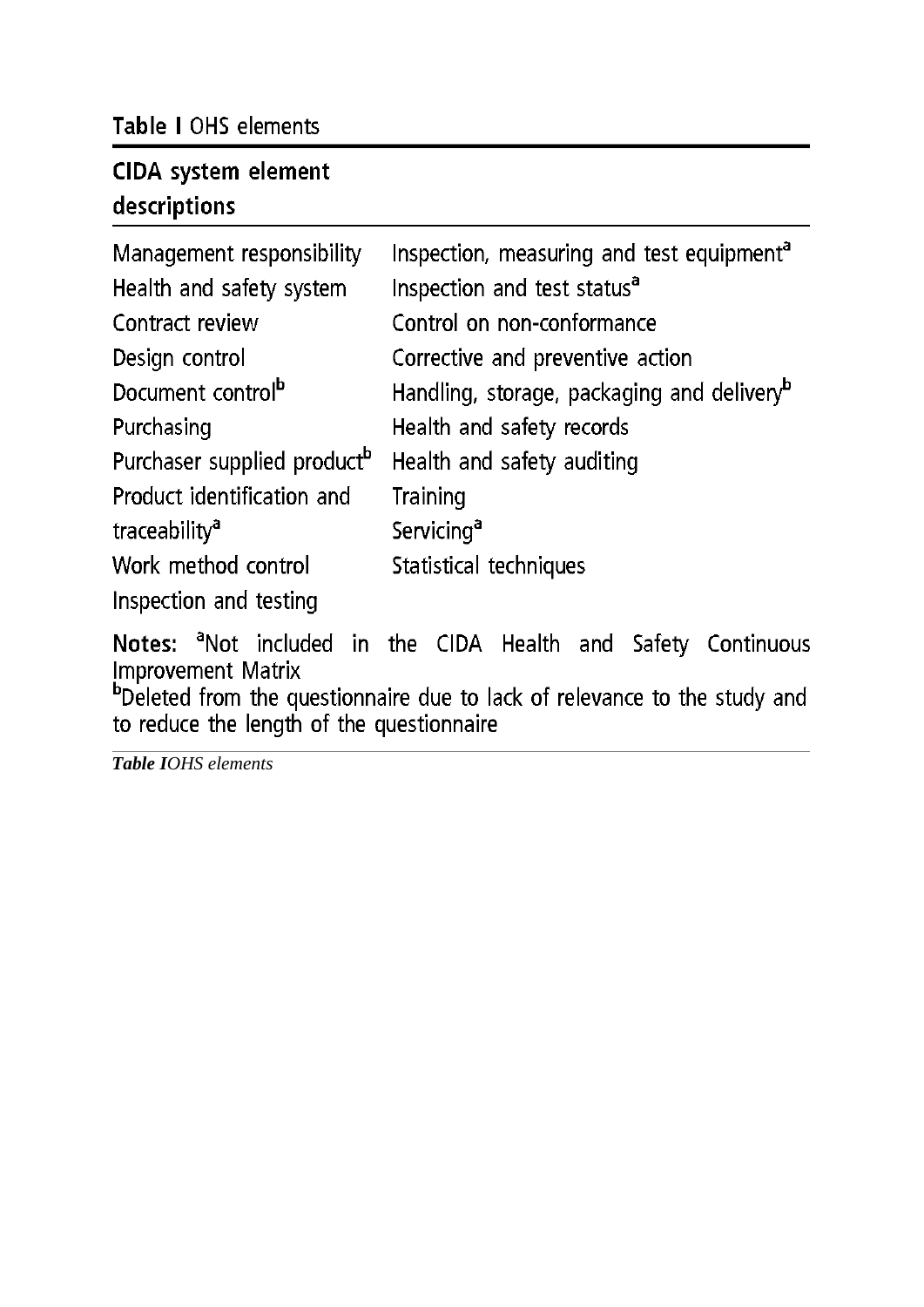|                                   | Number of employees |           |       |        |         |         |
|-----------------------------------|---------------------|-----------|-------|--------|---------|---------|
| <b>CIDA</b> element               | $0 - 25$            | $25 - 50$ | 50-75 | 75-100 | $100 +$ | Average |
| <b>Management responsibility</b>  | 3.05                | 3.71      | 4.25  | 5      | 4       | 3.88    |
| <b>Health and safety system</b>   | 2.86                | 386       | 4.5   | 5      | 4.2     | 3.81    |
| <b>Contract review</b>            | 2.05                | 2.29      | 3.75  | 3      | 3.7     | 3.24    |
| Design control                    | 2.57                | 3.43      | 3.5   | 4      | 3.7     | 3.57    |
| Purchasing                        | 2.76                | 3         | 4     | 3.5    | 3.4     | 3.06    |
| Work method control               | 2.76                | 3.57      | 4.75  | 5      | 3.5     | 3.46    |
| Inspection and testing            | 1.67                | 2.86      | 3     | 4.5    | 2.5     | 2.7     |
| Control on non-conformance        | 2.29                | 2.86      | 4.25  | 4.5    | 3.8     | 3.25    |
| Corrective and preventive action  | 2.81                | 4         | 4     | 5.     | 3.6     | 3.61    |
| <b>Health and safety records</b>  | 2.86                | 3.71      | 4.25  | 4.5    | 3.7     | 3.71    |
| <b>Health and safety auditing</b> | 2.24                | 3.43      | 4     | 3.5    | 3.2     | 3.19    |
| <b>Training</b>                   | 2.71                | 3.14      | 4     | 4.5    | 3.5     | 3.39    |
| <b>Statistical techniques</b>     | 1.95                | 2.57      | 3.5   | 5      | 3.5     | 3.25    |
| <b>Average score</b>              | 2.51                | 3.26      | 3.98  | 438    | 3.56    | 3.39    |
| No. of firms                      | 21                  | 7         | 4     | 2      | 10      | 44      |

Table II Average OHS matrix score by number of company employees

*Table IIAverage OHS matrix score by number of company employees*

## Table III Number of employees in firms by whether OHS costs are included in tenders

| <b>Employees</b> | No             | <b>Yes</b>     |
|------------------|----------------|----------------|
| $0 - 25$         | 6              | 15             |
| $25 - 50$        | $\overline{2}$ | 5              |
| 50-75            | 1              | 3              |
| 75-100           |                | $\overline{2}$ |
| > 100            | $\overline{2}$ | 8              |
| <b>Total</b>     | 10             | 33             |
| $\frac{0}{0}$    | 25             | 75             |

*Table IIINumber of employees in firms by whether OHS costs are included in tenders*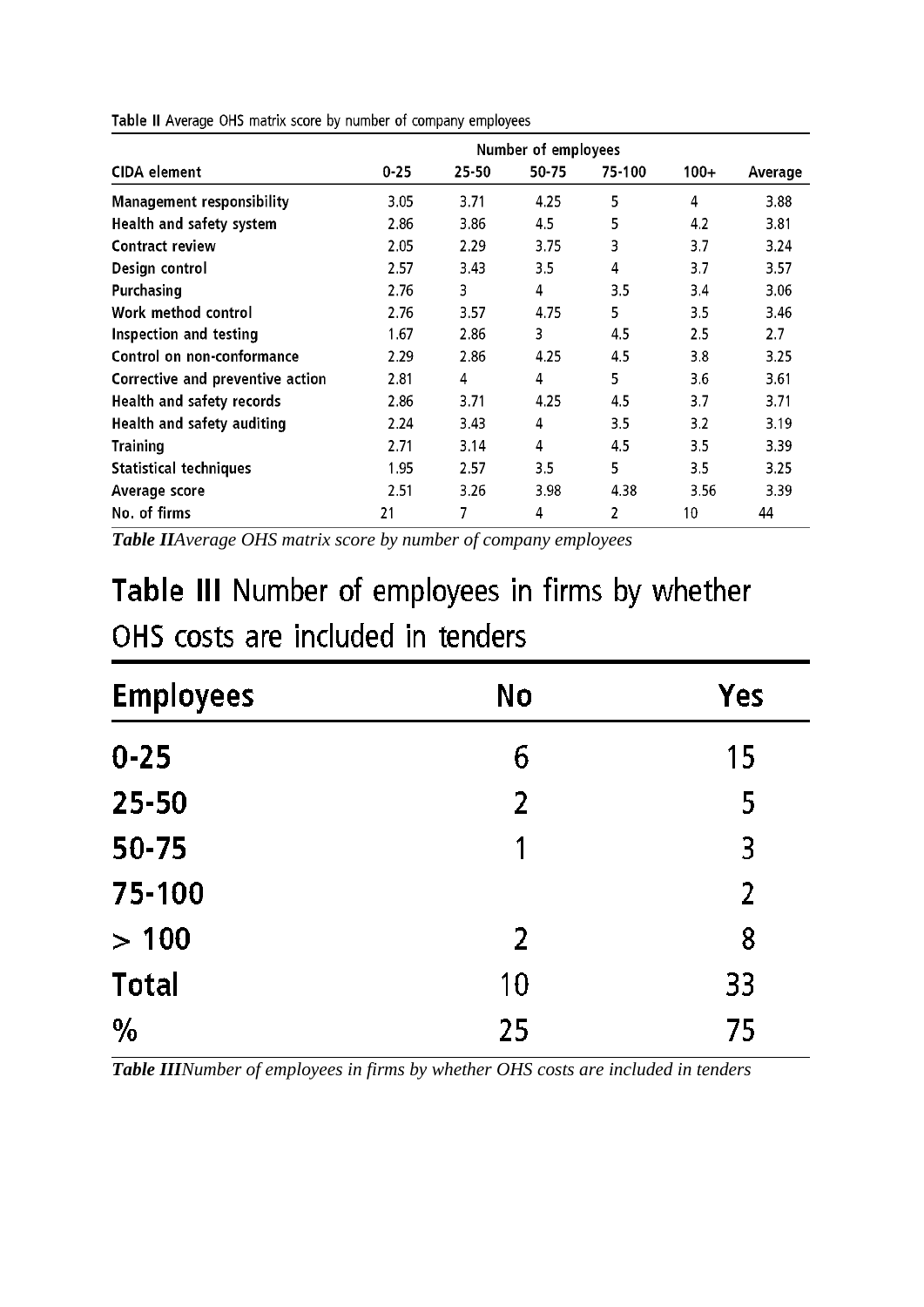| Factor                     | <b>Jaselskis</b><br>$(1994)$ (n = 7) | Lin (2000)<br>$(n = 44)$ |
|----------------------------|--------------------------------------|--------------------------|
| <b>Client satisfaction</b> |                                      |                          |
| Quality                    | 2                                    | 2                        |
| <b>Profit</b>              | 3                                    | 3                        |
| <b>Budget</b>              | 4                                    | 4                        |
| <b>Schedule</b>            | 5                                    | 5                        |
| <b>Safety</b>              |                                      | 5                        |

Table IV The mean rank of project success factors scores

*Table IVThe mean rank of project success factors scores*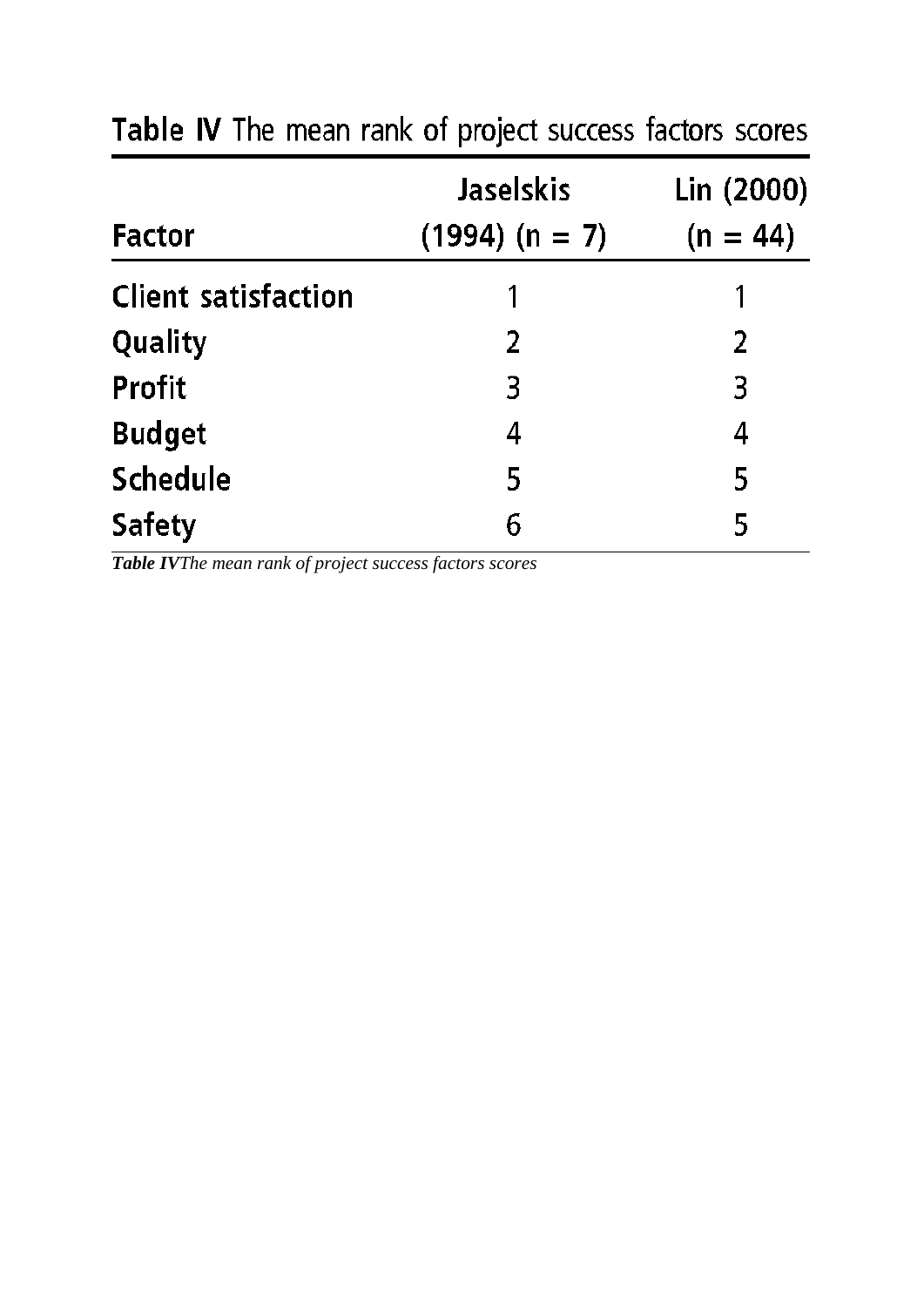

*Figure 1Average OHS performance by company size*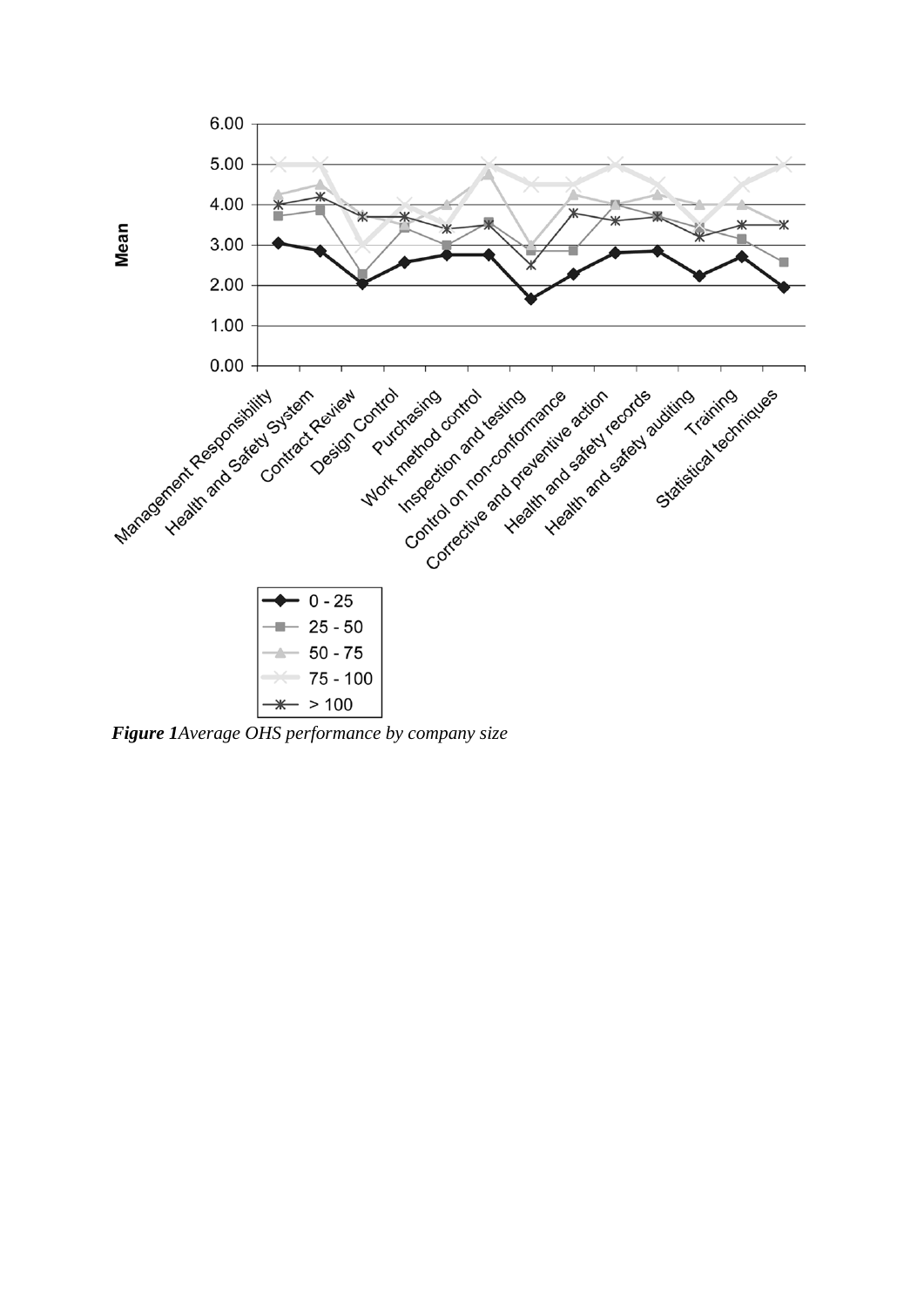

*Figure 2 Average OHS standards levels between Monk, 1994 and the current study*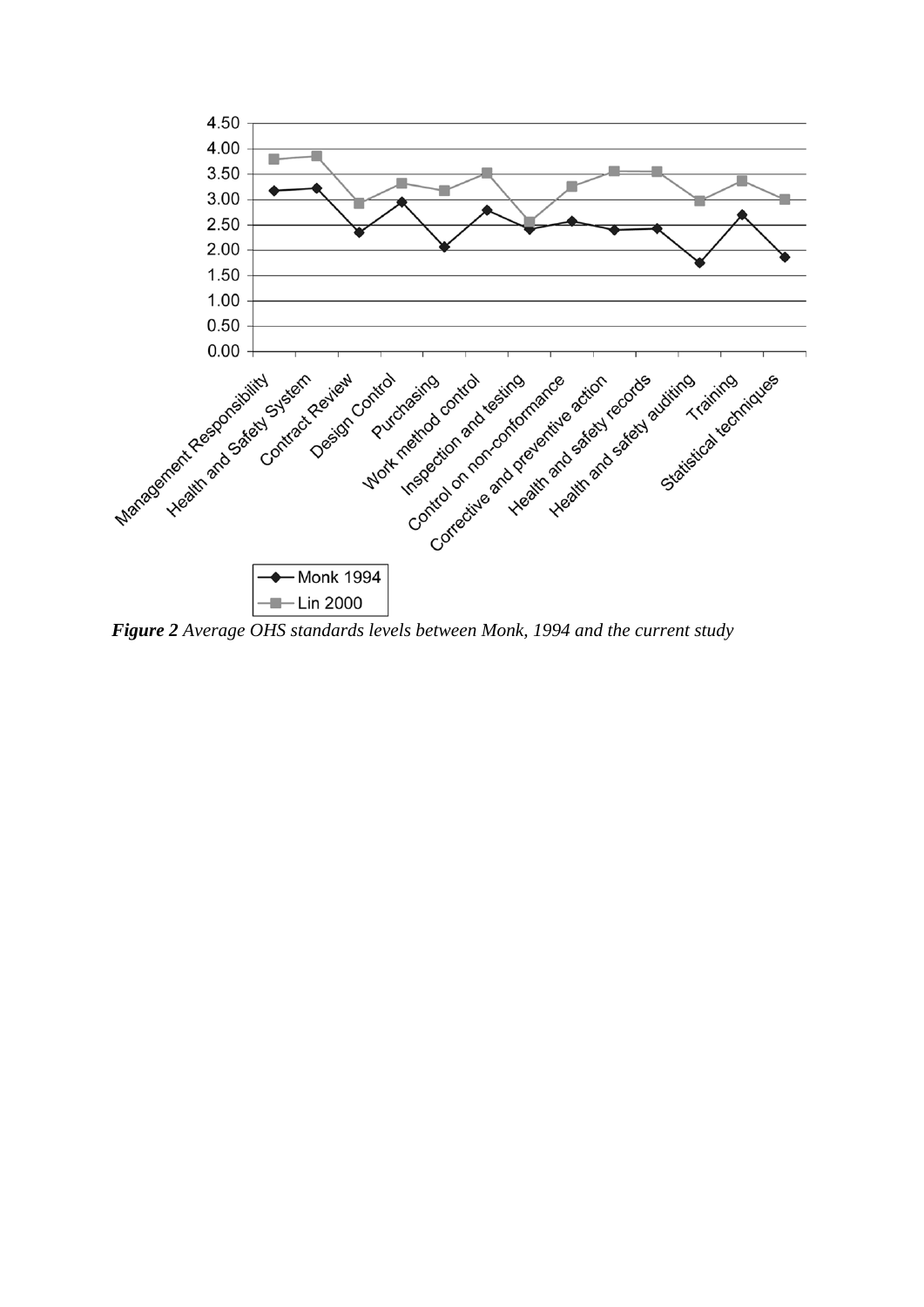

*Figure 3Average OHS standards levels between Monk, 1994 and the current study*

#### **References**

CIDA (1995), *Prequalification Criteria for Contractors: The Australian Construction Industry*, Construction Industry Development Agency, Commonwealth of Australia...

Davis, V., Tomasin, K. (1999), *Construction Safety Handbook*, 2nd ed., Thomas Telford, New York, NY.,.

Dejoy, D. (1985), "Attributional process and hazard control management in industry", *Journal of Safety Research, Vol.* 16 No.2, pp.61-71..

Garza, J. (1988), "Analysis of safety indicators in construction", *Journal of Construction Engineering and Management, Vol.* 124 No.4, pp.312-14..

Hale, A., Baram (1998), *Safety Management*, Pergamon Books, Amsterdam., .

Harper, R. (1998), "Managing industrial safety in South East Texas", *Journal of Construction Engineering and Management,* Vol. 124 No.6, pp.452-7..

Hinze, J. (1988), "Safety on large building constructions projects", *Journal of Construction Enginneering and Management*, Vol. 114 No.2, pp.286-93..